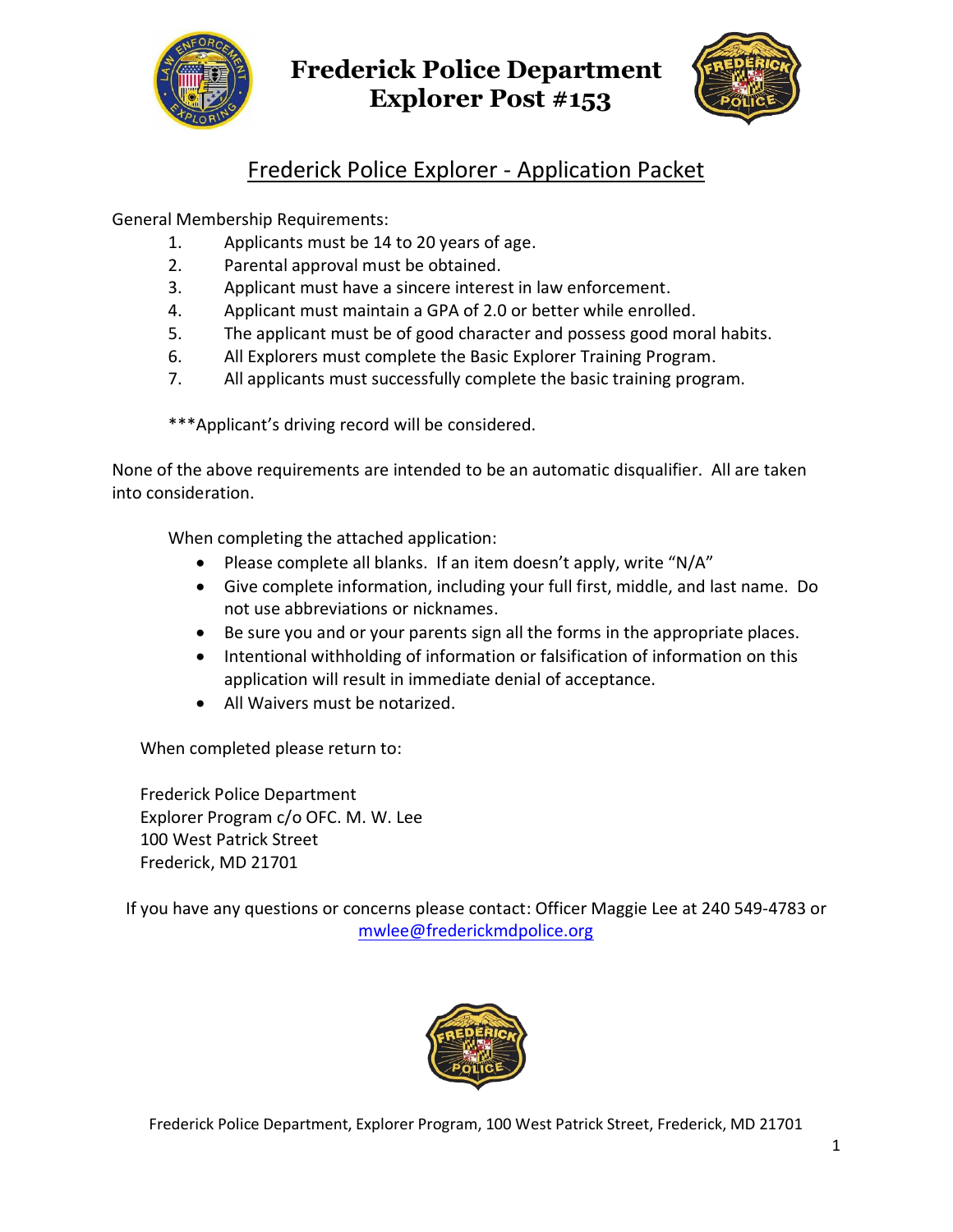



| history record check.                                                                   | I hereby apply for the position of Frederick Police Explorer. I further consent and authorize the<br>Police Department to conduct a background check including, but not limited to, a juvenile criminal |  |
|-----------------------------------------------------------------------------------------|---------------------------------------------------------------------------------------------------------------------------------------------------------------------------------------------------------|--|
| <b>Print Name</b>                                                                       | Date                                                                                                                                                                                                    |  |
| the control of the control of the control of the control of the control of<br>Signature |                                                                                                                                                                                                         |  |
|                                                                                         | Date of Birth___________________                                                                                                                                                                        |  |
|                                                                                         |                                                                                                                                                                                                         |  |
|                                                                                         |                                                                                                                                                                                                         |  |
|                                                                                         |                                                                                                                                                                                                         |  |
|                                                                                         |                                                                                                                                                                                                         |  |
|                                                                                         |                                                                                                                                                                                                         |  |
|                                                                                         |                                                                                                                                                                                                         |  |
|                                                                                         |                                                                                                                                                                                                         |  |
|                                                                                         |                                                                                                                                                                                                         |  |
|                                                                                         |                                                                                                                                                                                                         |  |
|                                                                                         |                                                                                                                                                                                                         |  |
|                                                                                         | Mother's Email:                                                                                                                                                                                         |  |

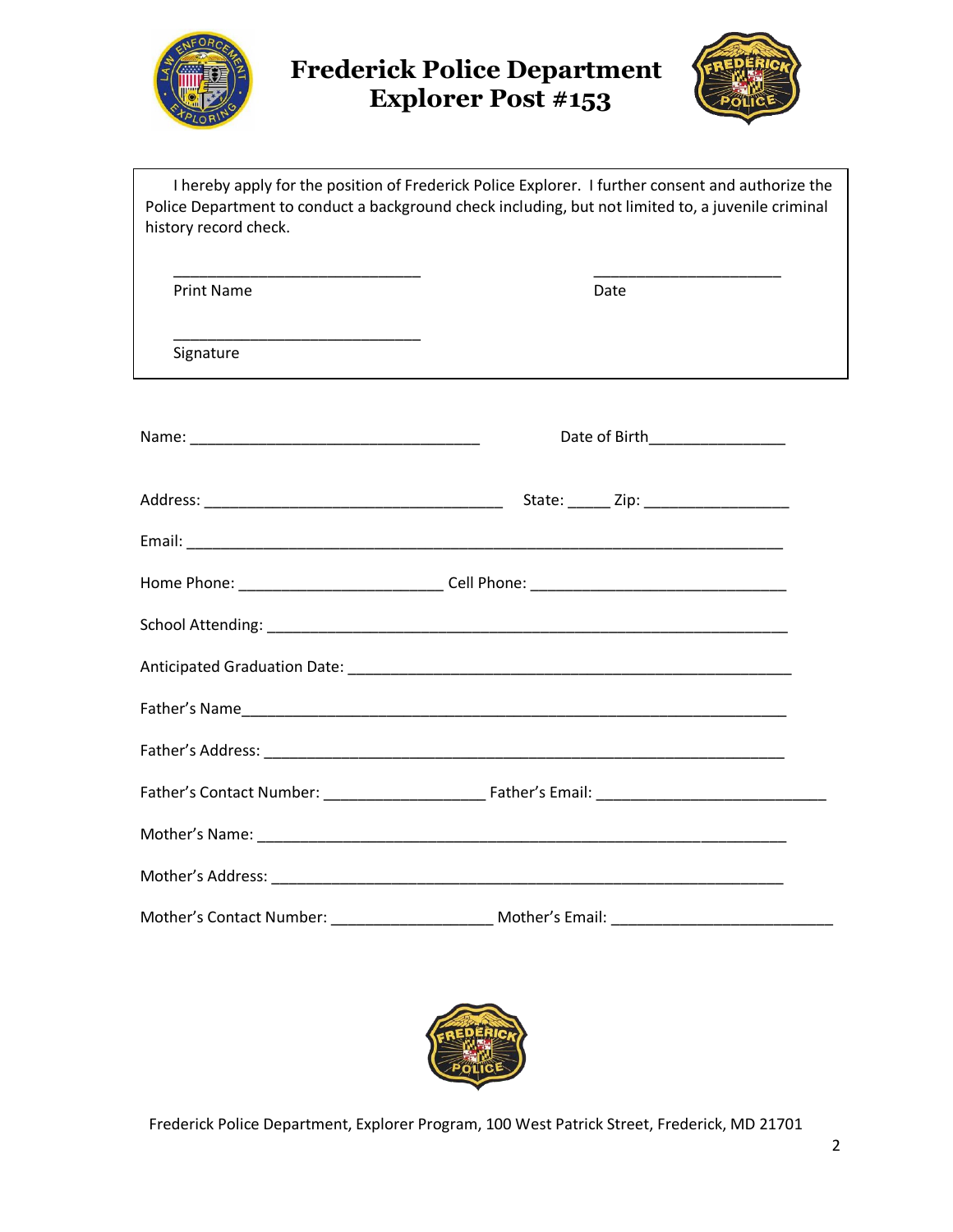



| Are you employed? _____ Yes ______No                                                                                                                    |
|---------------------------------------------------------------------------------------------------------------------------------------------------------|
|                                                                                                                                                         |
| Average number of hours worked each week? ______                                                                                                        |
|                                                                                                                                                         |
|                                                                                                                                                         |
| ,我们也不会有什么。""我们的人,我们也不会有什么?""我们的人,我们也不会有什么?""我们的人,我们也不会有什么?""我们的人,我们也不会有什么?""我们的人                                                                        |
|                                                                                                                                                         |
|                                                                                                                                                         |
|                                                                                                                                                         |
|                                                                                                                                                         |
|                                                                                                                                                         |
| Do you have a driver's license? _____Yes ______ No                                                                                                      |
|                                                                                                                                                         |
| List any traffic violations you've had and if you have ever been stopped; including date, agency, and<br>disposition: *** This includes verbal warnings |
|                                                                                                                                                         |
|                                                                                                                                                         |



\_\_\_\_\_\_\_\_\_\_\_\_\_\_\_\_\_\_\_\_\_\_\_\_\_\_\_\_\_\_\_\_\_\_\_\_\_\_\_\_\_\_\_\_\_\_\_\_\_\_\_\_\_\_\_\_\_\_\_\_\_\_\_\_\_\_\_\_\_\_\_\_\_\_\_\_\_\_\_\_\_\_\_\_\_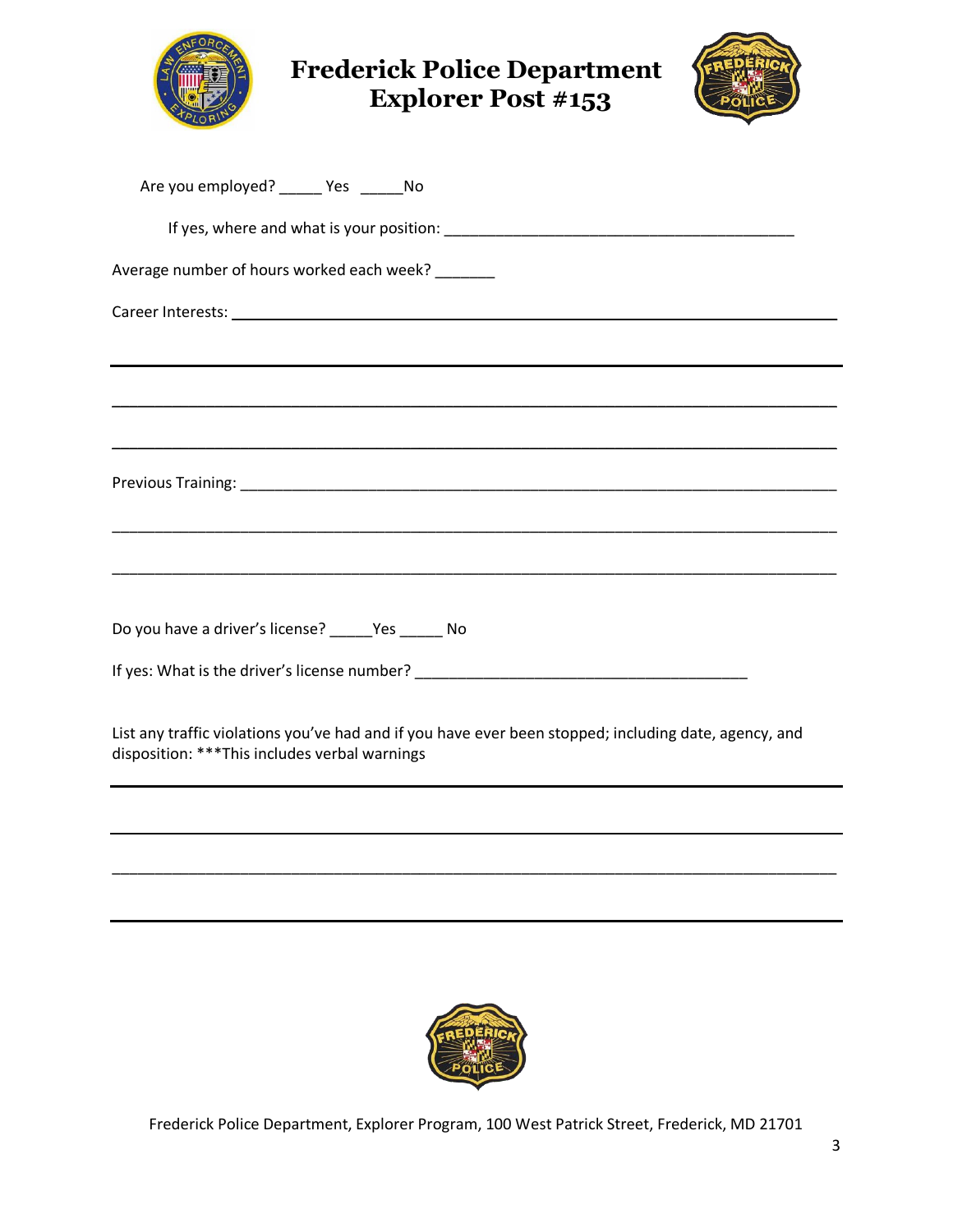| <b>Frederick Police Department</b><br><b>Explorer Post #153</b>                                                            |  |  |  |  |
|----------------------------------------------------------------------------------------------------------------------------|--|--|--|--|
| Have you ever been arrested or charged with a criminal offense? _____Yes ______ No<br>If yes, please explain:              |  |  |  |  |
|                                                                                                                            |  |  |  |  |
| Have you ever used drugs or prescription medication not prescribed to you? ______ Yes ______ No<br>If yes, please explain: |  |  |  |  |
|                                                                                                                            |  |  |  |  |
| Have you consumed alcohol while under the age of 21? __ Yes __ No<br>If yes, please explain:                               |  |  |  |  |
|                                                                                                                            |  |  |  |  |
|                                                                                                                            |  |  |  |  |
|                                                                                                                            |  |  |  |  |
| Have you ever been suspended from school or given in school suspension? ___ Yes ____No<br>If yes, please explain:          |  |  |  |  |
|                                                                                                                            |  |  |  |  |

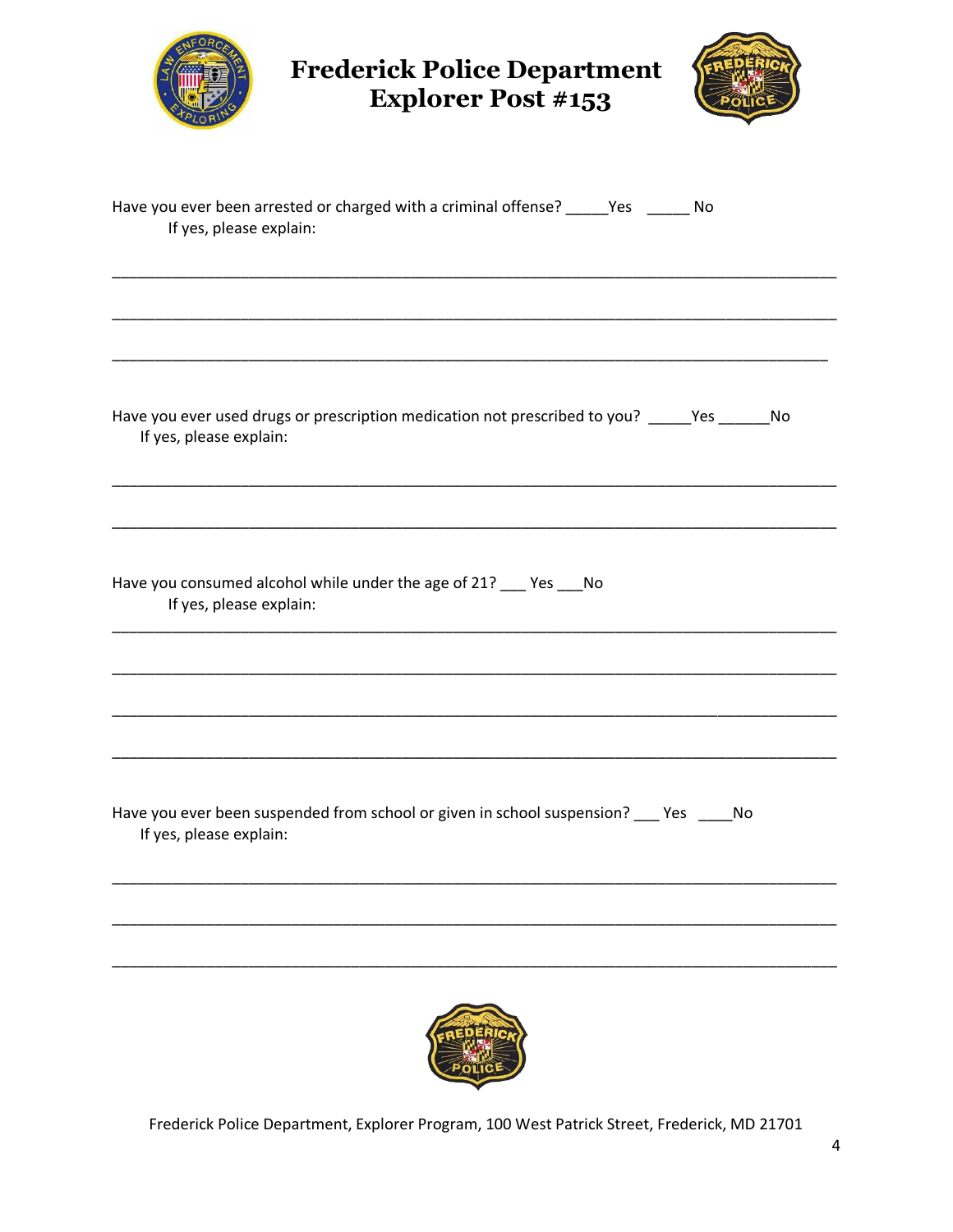



How many days absent or tardy this school year? \_\_\_\_\_\_

What is your current GPA? \_\_\_\_\_\_\_\_

List **ALL** Social Media Applications or Programs used **AND** your handles, display names, and usernames: (Ex. Snapchat: magoo22, TikTok: @johndoe123, etc.)

\_\_\_\_\_\_\_\_\_\_\_\_\_\_\_\_\_\_\_\_\_\_\_\_\_\_\_\_\_\_\_\_\_\_\_\_\_\_\_\_\_\_\_\_\_\_\_\_\_\_\_\_\_\_\_\_\_\_\_\_\_\_\_\_\_\_\_\_\_\_\_\_\_\_\_\_\_\_\_\_\_\_\_\_\_

\_\_\_\_\_\_\_\_\_\_\_\_\_\_\_\_\_\_\_\_\_\_\_\_\_\_\_\_\_\_\_\_\_\_\_\_\_\_\_\_\_\_\_\_\_\_\_\_\_\_\_\_\_\_\_\_\_\_\_\_\_\_\_\_\_\_\_\_\_\_\_\_\_\_\_\_\_\_\_\_\_\_\_\_\_

\_\_\_\_\_\_\_\_\_\_\_\_\_\_\_\_\_\_\_\_\_\_\_\_\_\_\_\_\_\_\_\_\_\_\_\_\_\_\_\_\_\_\_\_\_\_\_\_\_\_\_\_\_\_\_\_\_\_\_\_\_\_\_\_\_\_\_\_\_\_\_\_\_\_\_\_\_\_\_\_\_\_\_\_\_

\_\_\_\_\_\_\_\_\_\_\_\_\_\_\_\_\_\_\_\_\_\_\_\_\_\_\_\_\_\_\_\_\_\_\_\_\_\_\_\_\_\_\_\_\_\_\_\_\_\_\_\_\_\_\_\_\_\_\_\_\_\_\_\_\_\_\_\_\_\_\_\_\_\_\_\_\_\_\_\_\_\_\_\_\_

\_\_\_\_\_\_\_\_\_\_\_\_\_\_\_\_\_\_\_\_\_\_\_\_\_\_\_\_\_\_\_\_\_\_\_\_\_\_\_\_\_\_\_\_\_\_\_\_\_\_\_\_\_\_\_\_\_\_\_\_\_\_\_\_\_\_\_\_\_\_\_\_\_\_\_\_\_\_\_\_\_\_\_\_\_

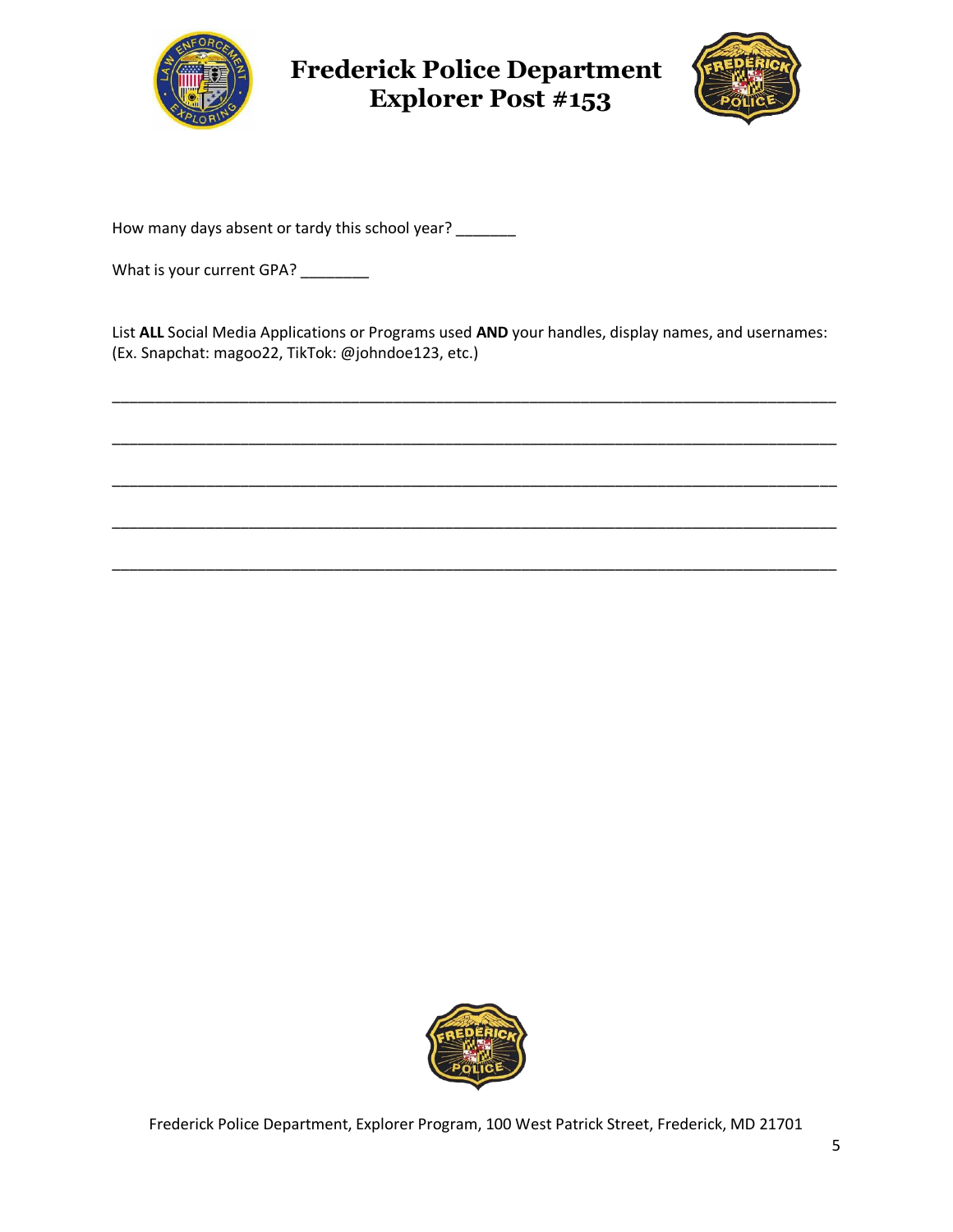



Please list at least 3 adult references outside of your family. The references can be neighbors, family friends, or co-workers, coaches or teachers:

| 1.                     |  |
|------------------------|--|
| Name:                  |  |
| Address:               |  |
| <b>Contact Number:</b> |  |
| Email Address:         |  |
| 2.                     |  |
| Name:                  |  |
| Address:               |  |
| <b>Contact Number:</b> |  |
| Email Address:         |  |
| 3.                     |  |
| Name:                  |  |
| Address:               |  |
| <b>Contact Number:</b> |  |
| <b>Email Address:</b>  |  |